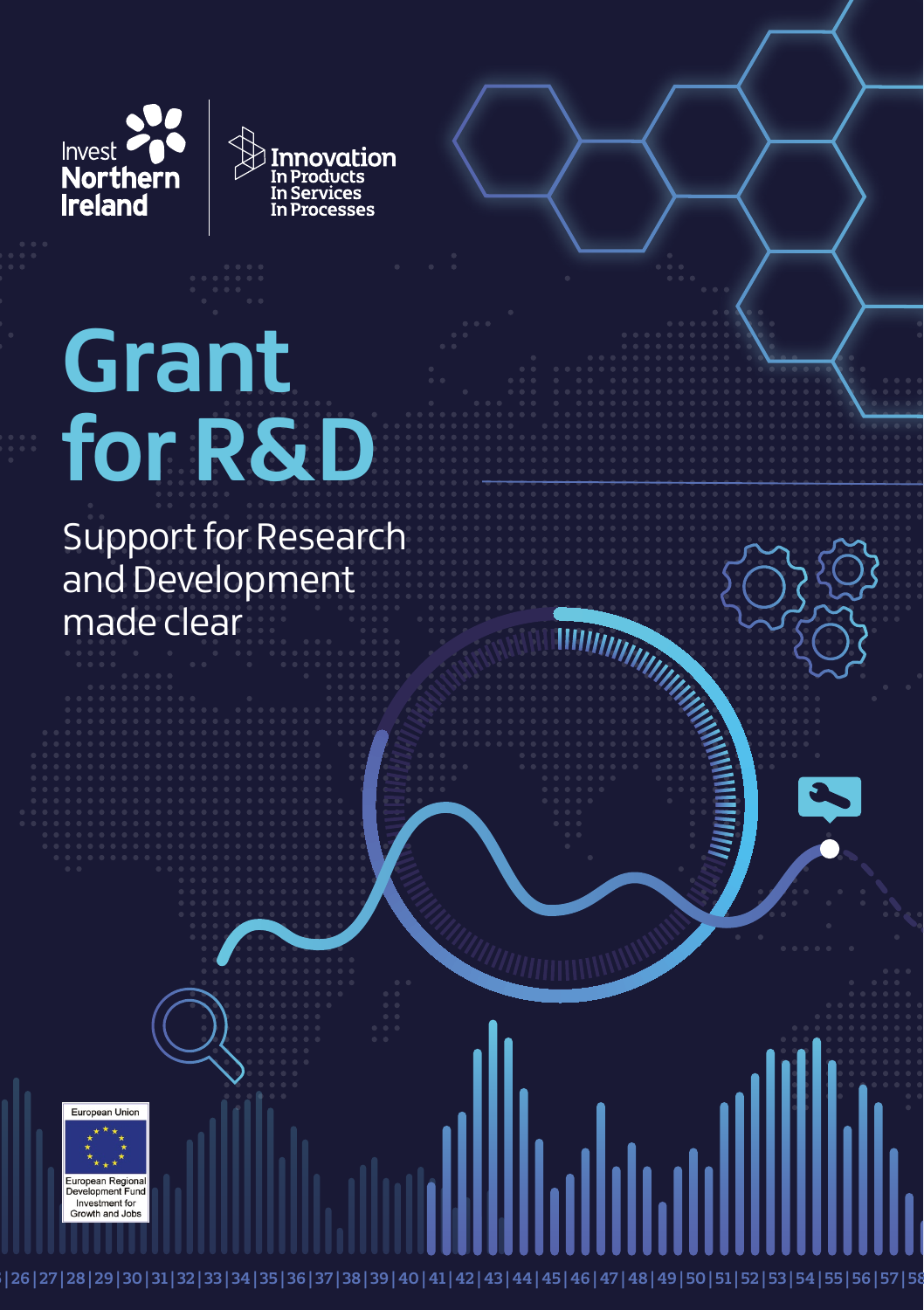## Grow your business, export to new markets and improve your market share

Companies that innovate, grow twice as quickly as those that don't. Invest NI can help your business become more innovative and competitive. We offer advice and financial support to help you develop new products, services and processes, which can lead to increased sales, improved profits, greater operational efficiency and increased productivity.

## What support is available?

Project Definition

Invest NI's Project Definition support offers up to £30K towards the cost of planning and defining your R&D project. It helps you to reduce your project's risks and identify its costs and potential benefits. You can also use Project Definition to help scope out a collaborative R&D project and apply for either an Invest NI Grant for R&D or external funding, such as **[Innovate UK](https://apply-for-innovation-funding.service.gov.uk/competition/search)**.

Further sources of support available include:

**[• Business innovation guidance](https://www.gov.uk/guidance/innovation-apply-for-a-funding-award)** 

#### **[• A guide to writing an Innovate UK R&D Funding application](https://www.investni.com/support-for-business/video-tutorials/innovate-uk-research-development-funding-application.html)**

#### Grant for R&D

R&D support can help develop your idea into a successful product, process or service ready for commercialisation. Preparation is key. You should identify all costs, anticipate financial and technical challenges, and demonstrate a clear commercial benefit for your business. A Grant for R&D offers both advice and financial support to help you implement that planning.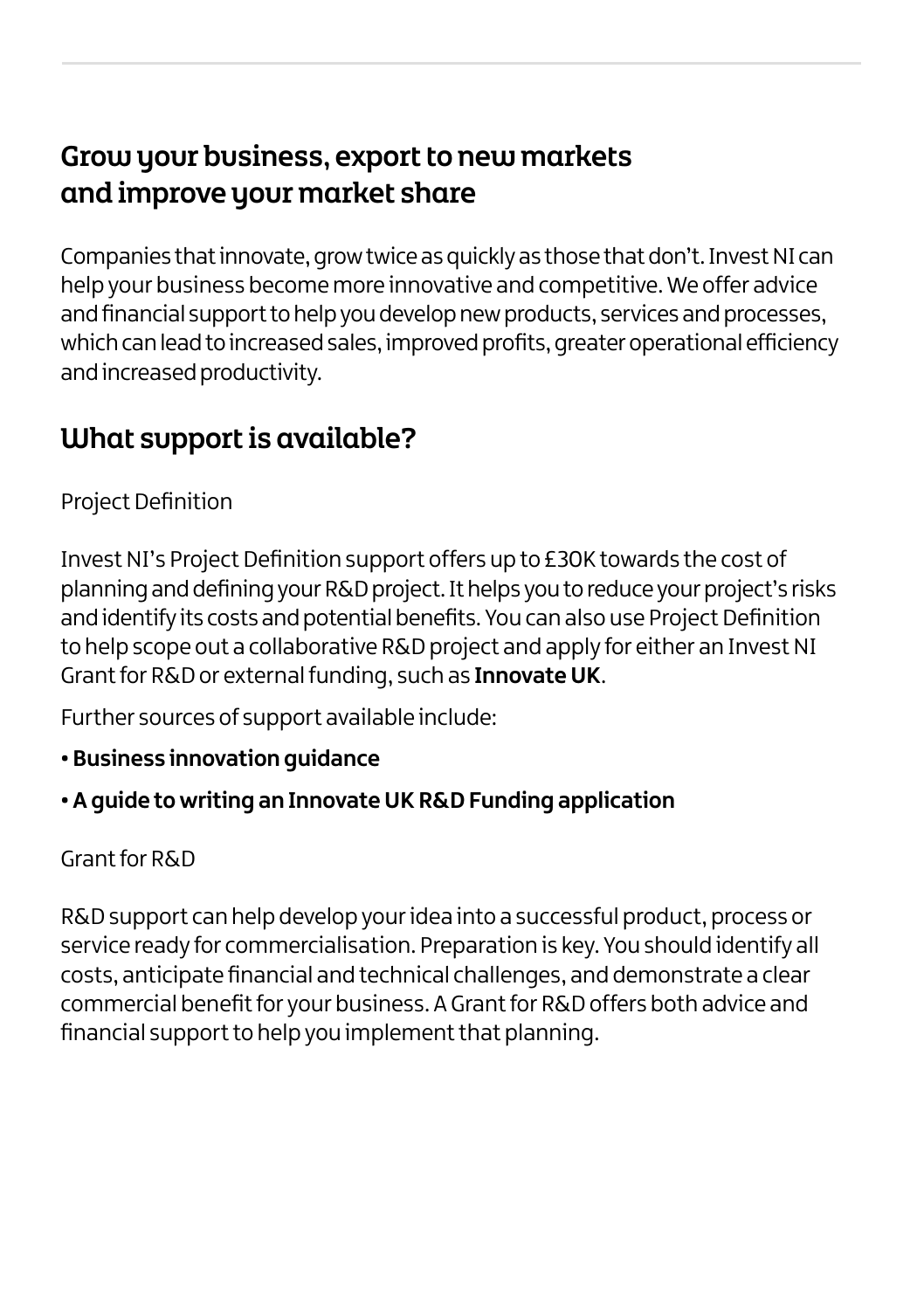# Who is eligible?

New Invest NI customers must be in manufacturing or an export services sector. You must be willing to work with Invest NI and demonstrate that over the next three years your business will have:

- turnover above £250K a year
- sales outside of Northern Ireland worth more than 25% of turnover, or greater than £250K a year
- growth potential

#### Collaborate to Innovate

Invest NI's Grant for R&D provides additional assistance for companies who wish to collaborate with industry, academia and research bodies. Their expertise can fill gaps in your team, round out your knowledge and build your capability. Collaborating partners share the project's risk and its rewards.

# What are we looking for?

We support projects that show the most potential to benefit Northern Ireland's economy. They must be viable, have a genuine need for Invest NI support, and generate a positive return for the economy. We will assess your project on:

- level of innovation resulting in new products, services and processes
- level of technical risks and challenges
- potential to be commercialised, fill a gap in the market and fill demand in export markets
- project team's competence and skills
- economic and social benefits to Northern Ireland
- potential to create intellectual property rights
- your willingness to work with Invest NI